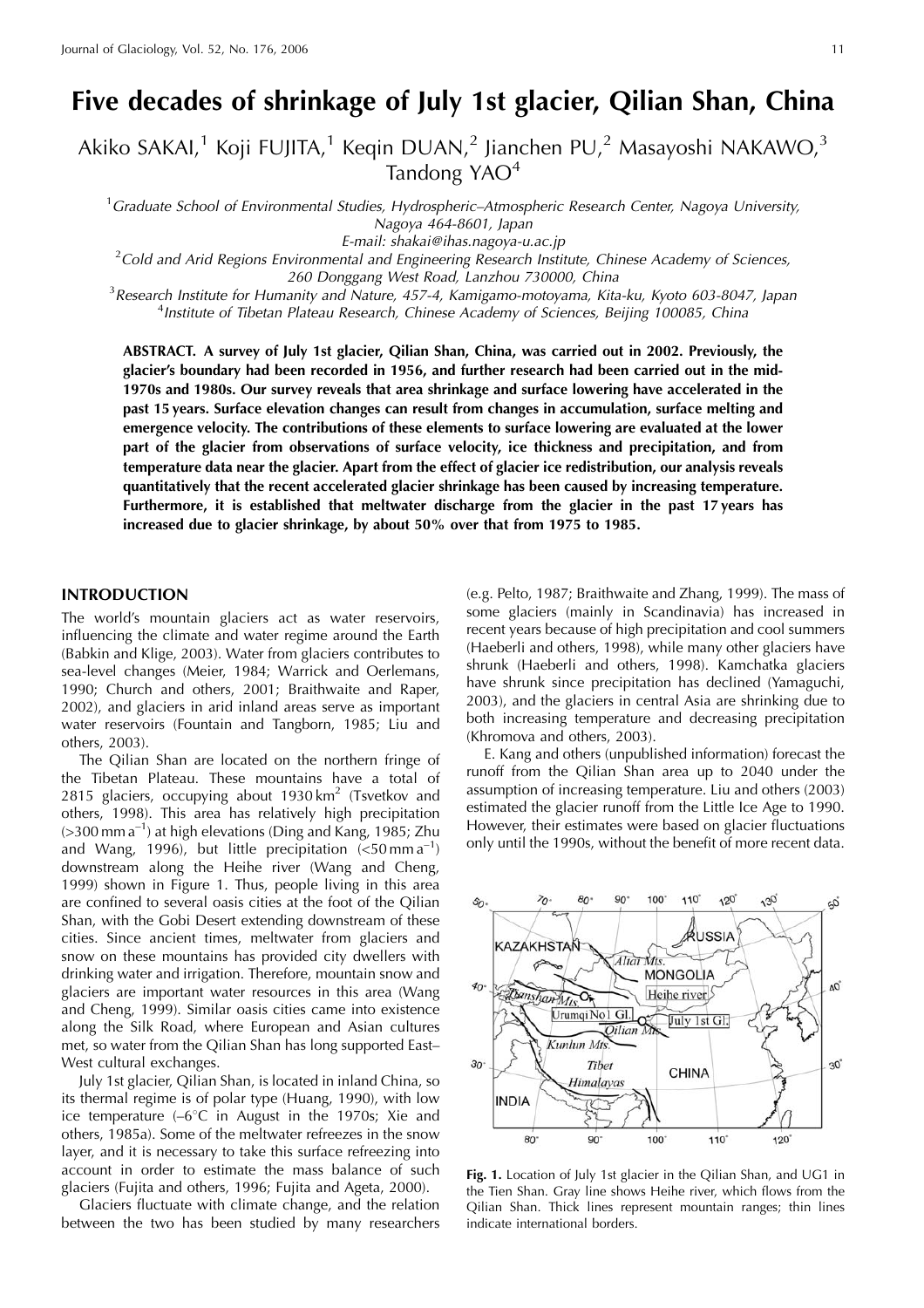

Fig. 2. Photograph of July 1st glacier taken in September 2003.

The aims of this study are (i) to summarize glacier fluctuations from data gathered over the past 50 years, (ii) to elucidate quantitatively the relation between climate change and glacier fluctuation, and (iii) to evaluate variations in meltwater discharge from July 1st glacier.

# **LOCATION AND PAST RECORDS**

A survey of the glacier boundary and surface elevation was carried out on July 1st ('Qiyi' in Chinese) glacier (39°15' N, 97°45'E; 4295-5088 m a.s.l.; Fig. 1). Figure 2 shows a photograph taken from downstream of the glacier, which is located on the northern slope of the Qilian Shan with its terminus facing north.

A map of the glacier with contour intervals of 50 m (Xie and others, 1985b) was made in 1975 from photographic survey data. It also includes the end-moraine area. Comparison of the 1975 map with the 1956 map (Xie and others, 1985b) shows that the average retreat rate of the terminus was about  $2 \text{ m a}^{-1}$  from 1956 to 1975, and that the total glacier area has decreased by 0.024 km<sup>2</sup> since 1956.

Liu and others (1992) conducted a re-survey of the ablation area in 1985, reporting that the terminus had retreated at a rate of about  $1 \text{ m a}^{-1}$ , and that the glacial area had decreased by 0.0047  $km^2$  since 1975. Over this decade, the glacier's surface elevation decreased at altitudes below 4500 m, yet increased by an average of 8 m at altitudes of 4580-4620 m.

Dyurgerov (2002) showed that the equilibrium-line altitude was at 4550-4710m in the mid-1970s and 1980s. There are also surface velocity data from 1976 to 1977 (Sun and Huang, 1985) and from 1984 to 1985 (Song and others, 1992) for the lower portion of the glacier (up to 4850 m a.s.l.). In 1977, Su measured the glacial ice thickness up to 4850 m a.s.l. using the gravitational method (Su, 1985).

#### **OBSERVATIONS**

The 2002 survey was carried out by global positioning system (GPS; AmTechs Co., Ltd) to a horizontal and vertical accuracy of better than 10 mm. Unfortunately, the control points established in 1975 and 1985 were not found in 2002. The ridge on the left side of the moraine had a distinct shape represented in the 1975 map made by Xie and others (1985b). This was therefore remeasured by GPS in 2002, and its shape matched that in the 1975 map, indicating that the ridge had not changed significantly since 1975. The



Fig. 3. Boundaries of July 1st glacier in 1956, 1975, 1985 and 2002. Note the glacier on the east side of July 1st glacier, which shows only the data as of 1975. Contours at intervals of 50 m represent those surveyed in 1975. Surface lowering was surveyed by GPS along the approximate flowline L in 2002. The  $+$  mark indicates the control points for the survey conducted in 2002.

difference between the relative heights of each control point in 2002 and 1975 was <10 m. Stake surveys were carried out in September 2003 and September 2004, and the surface velocity distribution was obtained over the 1 year period.

The relative height of the moraine was measured by GPS in 2004 to compare with that surveyed in 1975. The difference was <1 m, confirming that the moraine height had hardly changed since 1975.

## **RESULTS**

#### Horizontal shrinkage

The retreat of the glacier boundaries in 1956, 1975, 1985 and 2002 is summarized in Figure 3. The glacier boundary in 1956 and the glacier surface elevation in 1975 (including that of a glacier located to the east of July 1st glacier) were reported by Shi and others (1988). The glacier boundary in 1985 was reported by Liu and others (1992). It is clear from Figure 3 that the glacier retreated between 1956 and 2002. Xie and others (1985b) and Liu and others (1992) concluded that the average retreat rate of the glacier terminus was about  $2 \text{ m a}^{-1}$  from 1956 to 1975, and about  $1 \text{ m a}^{-1}$  from 1975 to 1985. Based on our observations, we determined an average retreat rate of the terminus of 1.1 m  $a^{-1}$  from 1985 to 2002. The retreat rate was very rapid from 1956 to 1975 and has decreased and remained almost constant since then.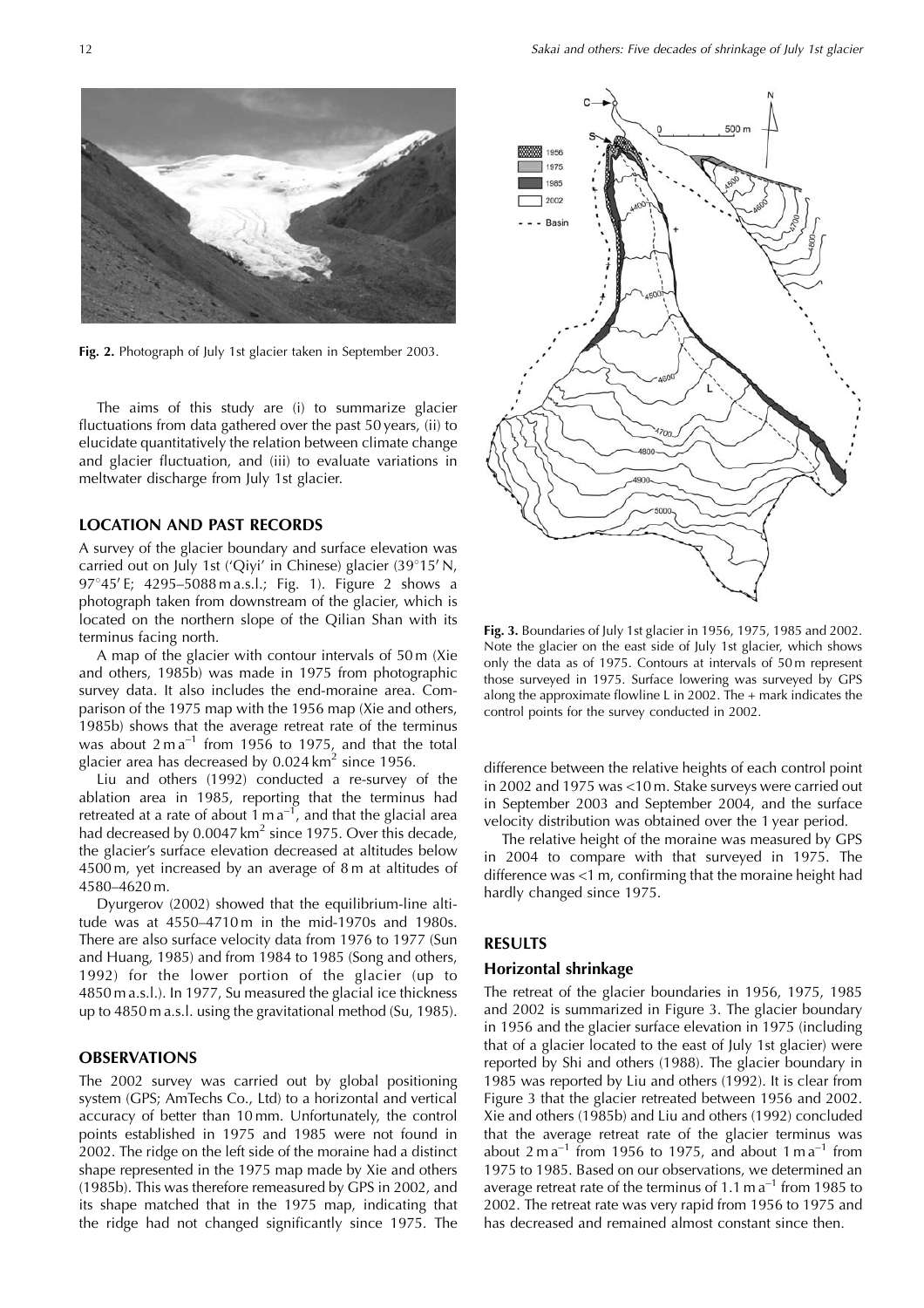

Fig. 4. Areal changes in July 1st glacier, 1956-2002, and cumulative net mass balances since 1975 of July 1st glacier and UG1. Cumulative net mass balance at UG1 is plotted with the value in 1975 set to zero.

Changes in glacier area since 1956 are summarized in Figure 4. The area in 2002 had decreased by 5% since 1956 (46 years), and by 4% since 1985 (17 years). Although there is evidence for a decrease in the shrinkage rate between 1975 and 1985, the long-term shrinkage rate has accelerated over the last 17 years and is currently at its highest since 1956.

# **Surface lowering**

Since our measurements show that the height of the end moraine (relative height between confluence of the river (point C) and point S in Fig. 3) has not changed since 1975, point S at the glacier terminus was chosen as a control point. Longitudinal surface profiles in 1975, 1985 and 2002, along the approximate flowline L in Figure 3, are shown in Figure 5. Glacier thinning has mainly occurred near the terminus, reaching a maximum of 40m since 1975. No surface elevation data higher than 4650 ma.s.l. were available in 1985. However, surface lowering from 1975 to 1985 can be assumed to be zero, and in the upper area (above 4700 m a.s.l.) there was virtually no change from 1975 to 2002. Measured surface lowering was greater at 4300–4400 m a.s.l. than at 4400–4450 m a.s.l.

The average surface lowering rates of the glacier area were 0.06 m  $a^{-1}$  for 1975–85, and 0.38 m  $a^{-1}$  for 1985–2002, assuming the surface lowering rate along line L was uniform at each elevation, and that no surface elevation change occurred above 4850 m a.s.l. from 1975 to 2002. Thus, the surface lowering rate has accelerated over the past 17 years, and volumes lost from the glacier (deduced from the surface lowering and area change) were  $1.5 \times 10^6$  m<sup>3</sup> for 1975–85, and  $16.9 \times 10^6$  m<sup>3</sup> for 1985–2002.

The glacier area shrinkage rate decreased once between 1975 and 1985, as shown in Figure 4, consistent with the relatively low surface lowering rate in those years.

Urümqi glacier No. 1 (UG1), located in the east Tien Shan, northwest China  $(43^{\circ}05' N, 86^{\circ}49' E)$ , about 1000 km west of July 1st glacier (Fig. 1), is the only glacier in China that has been monitored continuously since the 1950s. Figure 4 shows the cumulative net mass balance since 1975 of July 1st glacier and UG1. The mass balance, in water equivalent, of July 1st glacier (1956–75, 1975–85 and 1985– 2002) was deduced assuming an ice density of 900 kg  $m^{-3}$ . Mass-balance data for July 1st glacier in 1975 and 1985



Fig. 5. Longitudinal cross-sections of July 1st glacier surface profiles in 1975, 1985 and 2002. No surface elevation data from higher than 4650 m a.s.l. were available in 1985. Horizontal distance 0 was set at the terminus in 1975, located at site S in Figure 3.

from Dyurgerov (2002) have also been included, based on the surface lowering data for those two years. The mass balances started to decrease toward the end of the 1970s.

# **DISCUSSION**

### **Surface lowering**

The surface elevation change  $(L)$  of a portion of the glacier is calculated using the emergence velocity  $(E)$  and mass balance  $(B)$  of the glacier,

$$
L = E + B. \tag{1}
$$

The mass balance is evaluated using the accumulation  $(S)$ and ablation  $(M)$  on the glacier,

$$
B = S - M.\t\t(2)
$$

Units of all elements are in  $ma^{-1}$ .

Average surface-elevation changes up to 1100 m from the terminus for the periods 1975-85 and 1986-2002 are shown in Table 1. We can evaluate the climate-change impact on the glacier mass balance by distinguishing the redistribution of the glacier ice caused by glacier dynamics from the surface elevation change.

#### **Emergence velocity**

The ice velocity averaged over the depth  $(h)$  is taken to be 80% of the surface velocity  $(u_s)$  by assuming that the ice flow is laminar, that there is no basal motion (consistent with the glacier being of the polar type) and that the empirical constant  $(n)$  in Glen's law is 3 (Paterson, 1994). The ice flux

Table 1. Average surface elevation change, emergence velocity, accumulation, precipitation and surface melt rate (all in  $m a^{-1}$ ) at the lower part of the glacier, 1975-85 and 1986-2002. Differences between the periods are also shown

| Period            | Surface<br>elevation<br>change | Emergence<br>velocity | Snow<br>accumulation | Precipitation Melt | rate |
|-------------------|--------------------------------|-----------------------|----------------------|--------------------|------|
| 1975-85           | $-0.50$                        | 0.43                  | 0.15                 | 0.41               | 1.08 |
| 1986-2002         | $-1.03$                        | 0.32                  | 0.15                 | 0.42               | 1.5  |
| <b>Difference</b> | $-0.53$                        | $-0.11$               | 0.00                 | 0.01               | 0.42 |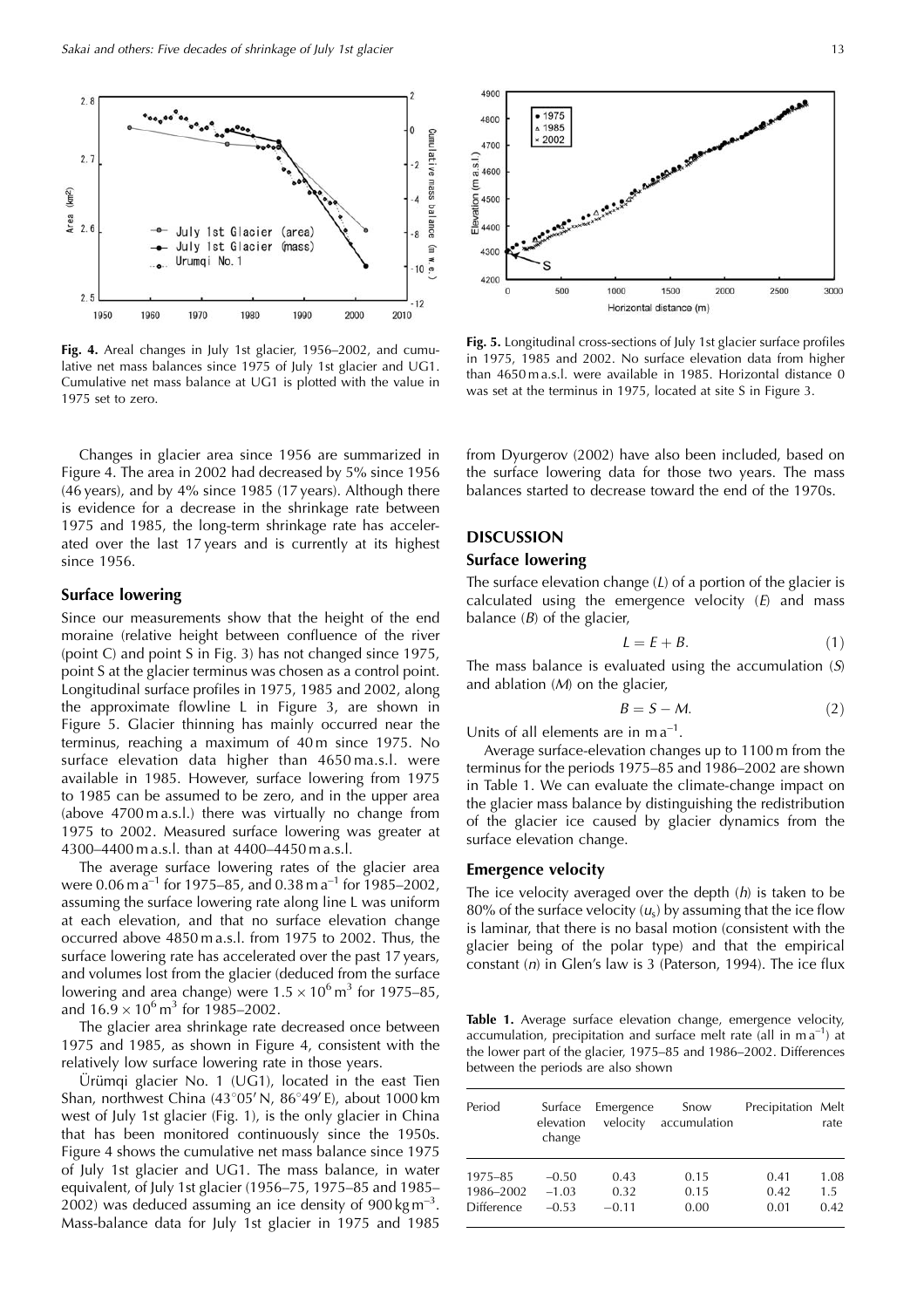

Fig. 6. Fluctuation in average emergence velocity from the terminus to 1100 m from the terminus.

from the upper part of the glacier through a cross-section can then be calculated as

$$
Q = \int_0^w 0.8u_s h \, dx,\tag{3}
$$

where Q is ice flux through a cross-section and  $w$  is glacier width at a cross-section.

The glacier depth distribution was measured by Su in 1977 (Su, 1985). The cross-section of the glacier in 2002 can be estimated assuming the bottom shape of the glacier had not changed and the surface lowering was uniform at the cross-section. The average emergence velocity of the lower part of the glacier can then be calculated as

$$
v = Q/S_i, \tag{4}
$$

where  $v$  is average emergence velocity over the lower part of the glacier, and  $S_i$  is the surface area of the lower part of the glacier.

The ice flux from the upper part of the glacier at the crosssection 1100 m from the glacier terminus can then be calculated from Equations (1) and (2) using the observed surface velocity and cross-section. The lower part of Figure 6 shows the variation in the average emergence velocity. This figure indicates that the ice flux from the upper to the lower part of the glacier has decreased, and that a relatively large reduction of the emergence velocity had occurred between 1975 and 1985. Accordingly, the average emergence velocity from 1975 to 1985 was 0.43 m  $a^{-1}$ , and that from 1986 to 2002 was  $0.32 \text{ m a}^{-1}$ , as shown in Table 1. Thus a decrease in emergence velocity of  $0.11 \text{ m a}^{-1}$  would be expected to cause thinning of the ice.

#### **Glacier mass balance**

Air-temperature and precipitation data from the US National Climatic Data Center (NCDC) since 1955 were analyzed to clarify the cause of the mass-balance variations described above. The stations selected were limited to those near July 1st glacier (35–40° N, 94–104° E). Unfortunately, there were no NCDC air-temperature data available for certain years, including the period 1991–93. Therefore, air-temperature data since 1975 from the US National Centers for Environmental Prediction/US National Center for Atmospheric Research (NCEP/NCAR), produced by the US National Weather Service, were also analyzed.

On Asian glaciers, ablation and accumulation occur simultaneously during the summer monsoon period. The



Fig. 7. Increasing values of summer (June–September) temperature (a) and precipitation (b), averaged over the periods 1975–85 and 1986-2002, since 1955-74. NCEP/NCAR temperature data were used in the analysis after 1975.

glacier mass balance is therefore particularly sensitive to summer meteorological conditions. Accordingly, meteorological data from June to September (summer) were analyzed. Summer air-temperature and precipitation data at each station were averaged for the periods 1955-74, 1975–84 and 1985–2002. The differences from the 1955–74 average value are shown in Figure 7. Summer temperature from 1955–1974 to 1975–1984 decreased slightly, whereas from 1975-84 to 1985-2002 it increased sharply at all sites. Summer precipitation decreased at only one station between 1955-74 and 1975-85, while all sites showed large increases over the total study period.

Precipitation is in the form of snow (solid) or rain (liquid), depending on the air temperature during summer in this high Asian region. Thus, solid precipitation can be calculated from air-temperature and precipitation data. The relation between the solid precipitation ratio and air temperature was established by Ding and Kang (1985), who reported that 100% of solid precipitation occurs below  $0^{\circ}$ C, and 50% at 3.5 $^{\circ}$ C, with all precipitation becoming liquid at 7°C. Precipitation data from Wushaoling (3040 m a.s.l.) were analyzed to estimate the precipitation at July 1st glacier (the annual precipitation at Wushaoling is on the same order as that observed at July 1st glacier from 2002 to 2004, and the altitude is similar to that of July 1st glacier). Monthly precipitation values at July 1st glacier were 72% of those at Wushaoling from 2002 to 2004. Thus, monthly precipitation data at July 1st glacier were estimated based on the above relation, assuming that the altitudinal distribution of precipitation was constant on the glacier.

Temperature data at July 1st glacier were estimated from the temperature data at 500 hPa altitude (NCEP/NCAR), assuming a temperature lapse rate of  $-0.82^{\circ}$ C (100 m)<sup>-1</sup>. The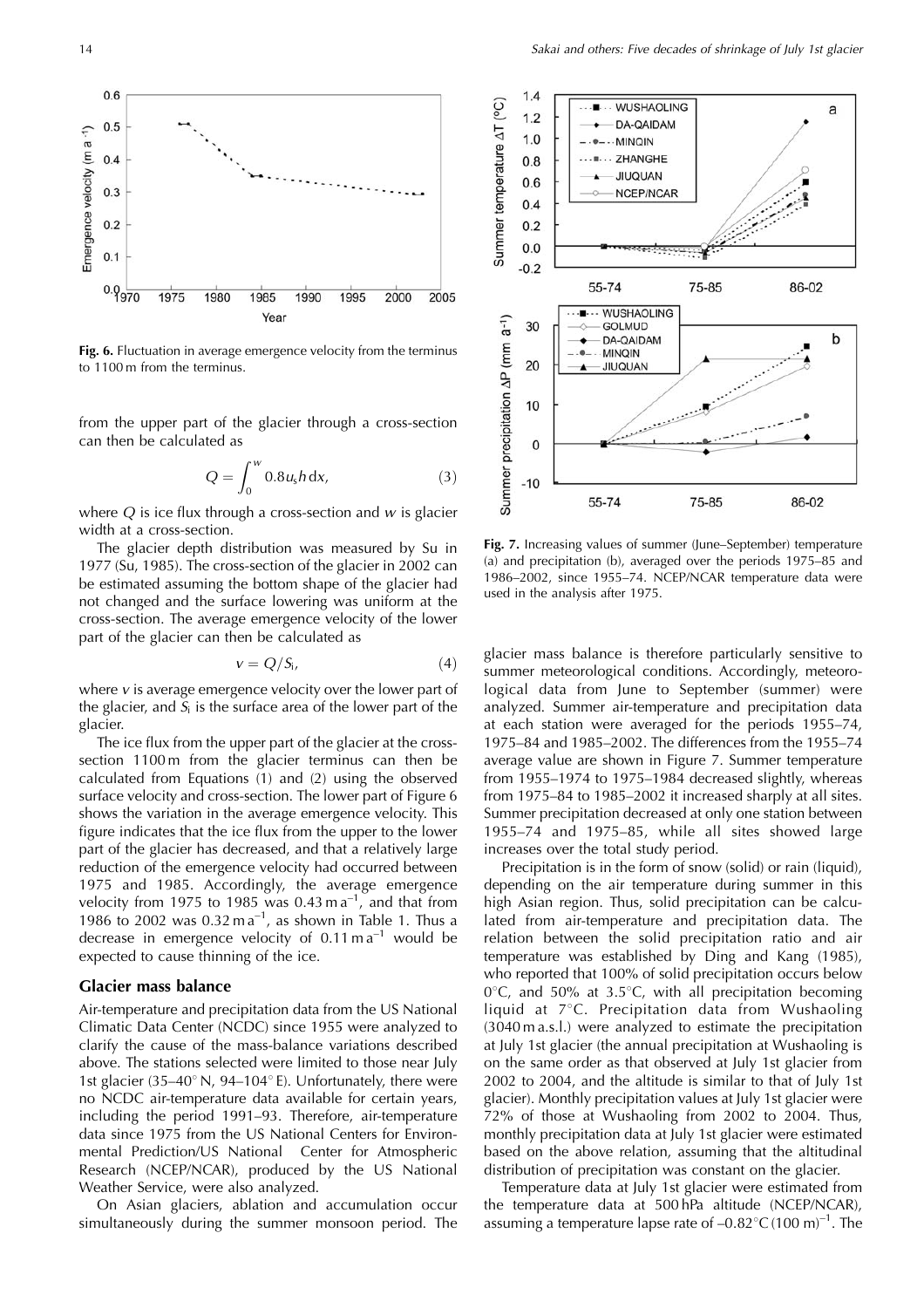temperature lapse rate was deduced from the averaged temperature lapse rate between the observed air temperature at July 1st glacier at 4295 m a.s.l. and the temperature data at 500 hPa with geopotential height from 2002 to 2004.

Solid precipitation was calculated from the monthly precipitation data estimated from Wushaoling and the NCEP/NCAR re-analyzed temperature data at intervals of 100 m altitude. Moreover, precipitation has been averaged for the entire lower portion of the glacier area. Our results show that the average annual precipitation has increased by  $0.01 \text{ m a}^{-1}$  from 1975/85 to 1986/2002, while the solid precipitation has changed  $\langle 1 \text{ mm a}^{-1}$  due to the increasing temperature indicated in Figure 7.

Surface elevation change, emergence velocity and accumulation are also summarized in Table 1. The surface melt rate can then be evaluated from Equations (1) and (2) using emergence velocity, snow accumulation and surface elevation change. Results of this analysis indicate that mean snow accumulation has been almost constant since 1975, while the melt rate has increased by  $0.42 \text{ m a}^{-1}$  from 1975–85 to 1986-2002. Therefore, increased melt rate is considered to underlie the recent accelerated glacier surface lowering of July 1st glacier.

The 1975–85 average melt rate was 1.08 m  $a^{-1}$ , and the positive cumulative temperature at 4400 m a.s.l. (the middle altitude of the lower part of the glacier) was 248 degreedays, obtained from the re-analyzed temperature data. Therefore, the degree-day factor was 4.4 mm  $^{\circ}C^{-1}$  d<sup>-1</sup> over this period. On the other hand, the positive cumulative temperature at 4400 m a.s.l. was 301 degree-days from 1986 to 2002. Therefore, the melt rate can be calculated as 1.32 m  $a^{-1}$  from the degree-day factor of 4.4 mm  $^{\circ}C^{-1}$  d<sup>-1</sup> and the positive cumulative temperature of 301 degree-days. This is similar to the measured melt rate, which was  $1.50 \text{ m a}^{-1}$ over this period. Thus, it can be quantitatively clarified that the recent melt rate has accelerated as a result of the increasing temperature.

Cao (1998) indicated that three glaciers in the Tien Shan, which are west of the Qilian Shan, shrank abruptly in the mid-1970s. This was attributed to a summer temperature rise, which caused an increase in melt rate and a decrease in annual snowfall. In the Qilian Shan, there was a melt-rate increase but not a snowfall decrease.

Discharge from the glacier basin  $(3.8 \text{ km}^2)$  including the glacier (shown in Fig. 3) can be calculated from the change in glacier area, total surface lowering and total precipitation, assuming that the altitudinal distribution of the precipitation remains constant. Figure 8 shows the net surface lowering and net precipitation in the basin from 1975 to 1985 and from 1986 to 2002, the combination of which represents discharges; the figure indicates that surface lowering has increased dramatically in recent decades. Average discharges from the basin during the periods 1975-85 and 1986–2002 were 0.45 and  $0.68 \text{ m a}^{-1}$ , respectively. Therefore, the total discharge from the glacier has increased about 50% between the two periods, largely as a result of glacier shrinkage.

## **CONCLUSION**

July 1st glacier decreased in area by 5% from 1956 to 2002 and by 4% from 1985 to 2002. The surface lowering rates of the glacier surface were  $0.06 \text{ m a}^{-1}$  for 1975–85, and  $0.38 \text{ m a}^{-1}$  for 1985-2002. Thus, the glacier shrinkage rate



Fig. 8. Average runoff from July 1st glacier, 1975-85 and 1986-2002. Elements of the runoff (surface lowering and precipitation) are also shown.

has accelerated over the past 17 years. Such acceleration can be attributed to the temperature increase, based on our analysis of meteorological data.

Surface-elevation changes result from changes in emergence velocity, accumulation and surface melting. The contributions of these elements to surface lowering have been evaluated over the lower part of July 1st glacier, where the lowering was most pronounced. Emergence velocities were calculated from our observations of surface velocity, ice thickness and glacier width. Accumulation (solid precipitation) was calculated from precipitation data near the glacier and re-analyzed NCEP/NCAR temperature data. The surface melt rate was obtained from the residual value of the surface elevation changes, emergence velocity and accumulation. Evaluation of the relation between climate change and mass balance indicated that changes in the accumulation rate and melt rate between the periods 1975– 85 and 1986–2002 were +0.01 and +0.4 m  $a^{-1}$ , respectively. The increasing surface melt rate, therefore, was the major cause of the recent acceleration in glacier shrinkage. Furthermore, the melting rates for the two periods estimated by the degree-day method coincided with the evaluated melt rate derived from emergence velocity, accumulation and surface lowering, thus confirming that the recent acceleration in glacier shrinkage was caused by increasing temperature. Finally, meltwater discharge from the glacier basin was calculated from surface lowering and precipitation taking into account the glacier area change. Because of glacier shrinkage, calculated discharge from the glacier has increased over the past 17 years by  $>50\%$  over the average value for the period 1975-85.

## **ACKNOWLEDGEMENTS**

We thank the members of the Oasis Project (Historical evolution of adaptability to water resource changes in an oasis region) for valuable advice and logistic support in the field. This is a contribution to the Oasis Project, being promoted by the Research Institute for Humanity and Nature